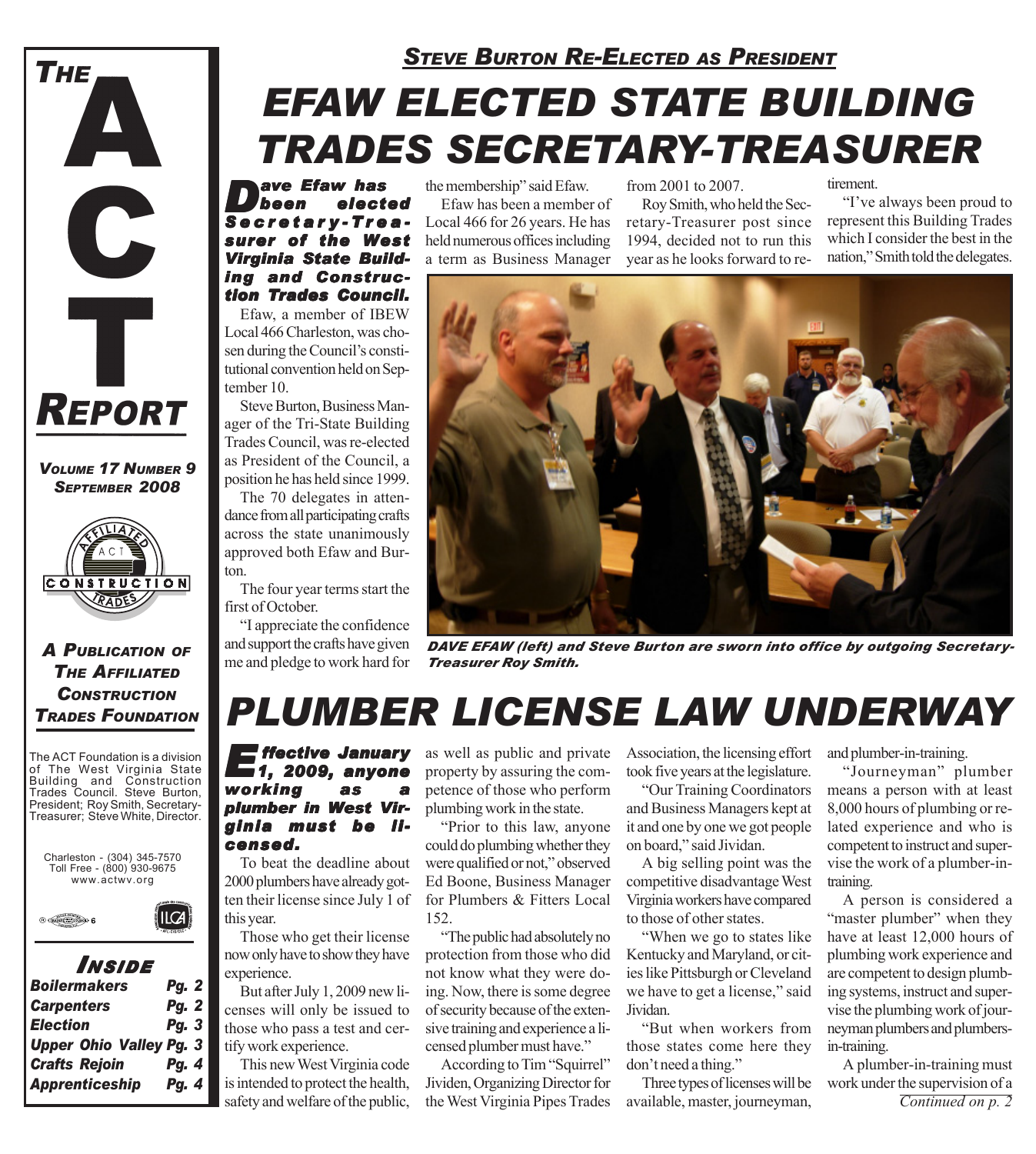## *BOILERMAKERS LOCAL 667 GROWS*

#### *Boilermakers Local 667 took in 40 new apprentices in late August bring- ugust bringing the total number of apprentices in the Local to 309. the Local to 309.*

According to Business Manager George Pinkerman the local has grown tremendously in recent years.

"We've doubled our membership in the past five years," said Pinkerman.

"It's because we have more work than ever, and we are committed to manning our work."

In the last two years Local 667 has worked 2.2 million manhours each year.

The bulk of their work has been in the power industry.

Due to increases in energy prices and changes to environmental regulations construction in the electric power generating industry has been booming.

To accommodate the new apprentices the Local recently spent around \$750,000 on an addition to their building.

The project was completed

### *PLUMBERS*

*CONTINUED FROM P. 1*

master or journeyman.

There are a number of exemptions to the licensing requirement.

People who perform plumbing in their home or their immediate family members home do not need a license.

Maintenance and utility workers don't need a license to work on the premises of their employer.

Licensing only covers people working inside a building, it does not apply to outside waterlines or process piping.

And plumbing work only re-

on July 1.

The four year apprenticeship program has a three week classroom training session each year.

Apprentices learn a wide range of skills including various welding techniques, drafting and rigging.

Approximately 20 percent of the new apprentices came through the Helmets-to-Hardhats program that assists veterans who are leaving the armed services and entering civilian employment.

Local 667 currently has about 900 members and provides Boilermakers for work in all of West Virginia except three counties, and three counties of Ohio.

In addition to new apprentices the local has increased membership through a restructuring from their International.

Earlier this year the Boilermakers International disbanded their National Transient Lodge (NTL) local and merged members into area locals.

Starting in February Local 667 got 42 of the NTL members and then another 111 members in August.

fers to serious plumbing, not changing a washer or washing machine.

There are penalties for those who perform plumbing work without a license.

A first offense violation will result in a Cease and Desist Order from the Division of Labor. Additional violations can result in more severe penalties from a \$200 misdemeanor to \$10,000 fines and imprisonment.

Applications are available at the West Virginia Division of Labor offices and on its Web site at www.wvlabor.org.

For additional information, call the West Virginia DOL at 304-558-7890.

The NTL local members were often referred to as the 'Tankies' because they worked on all sorts of tanks, like water tanks

and tanks in chemical, food and beverage plants.

They also install liners in stacks at power plants.

"I think we can better service the membership and the various agreements under this new structure," said Pinkerman.



*LOCAL 667 TRAINING Coordinator David White gives 40 new apprentices an orientation while instructor Johnny Prouse distributes information.*

### *Carpenter Local 1159 Helps Out*



*MEMBERS OF CARPENTERS Local 1159, Point Pleasant, volunteered to help repair bleacher seating at their local football field. The group replaced 200 boards last month, just in time for football season.*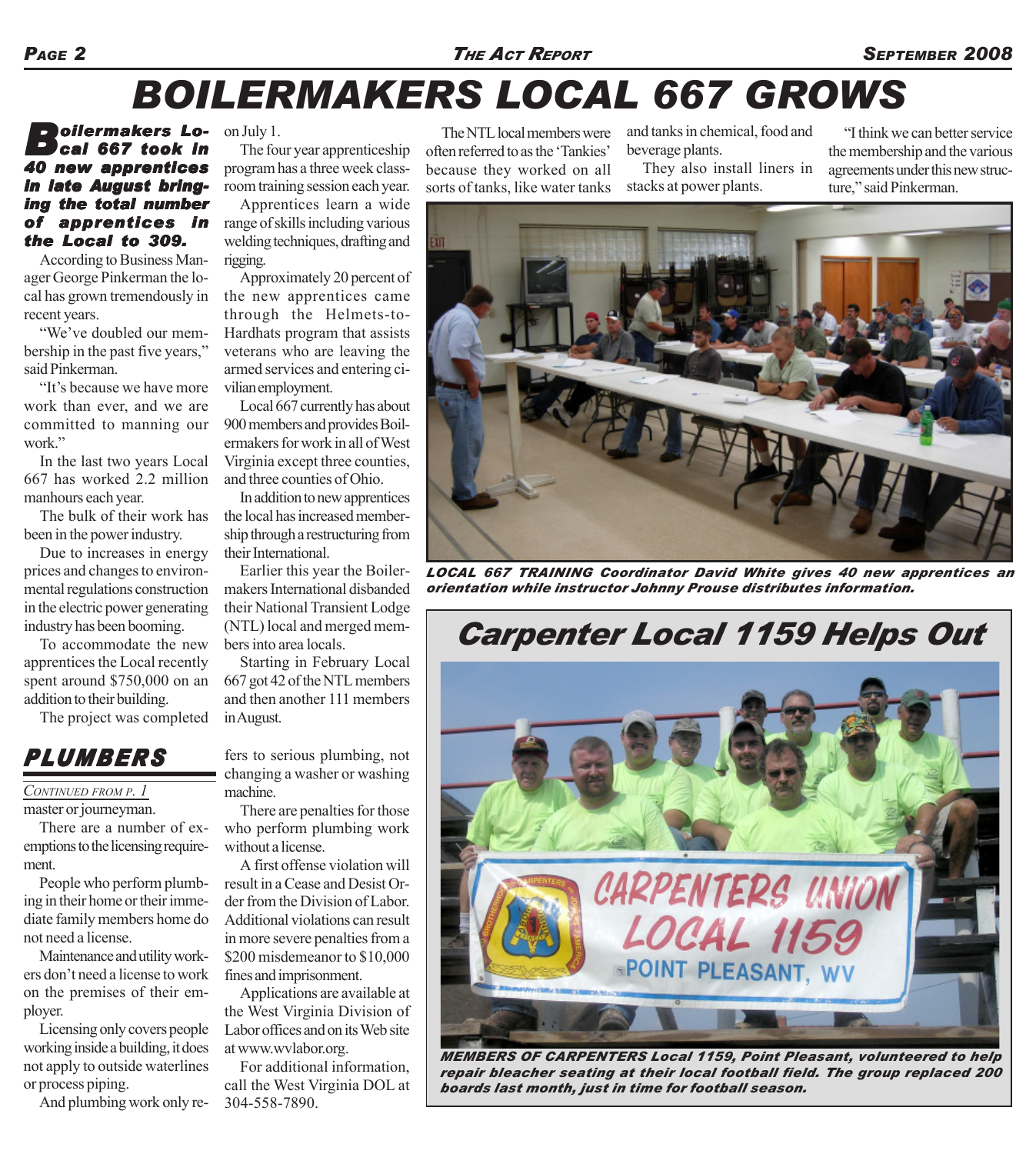## *2008 GENERAL ELECTION NEARS*

*T he November elections mean impor tant choices for voters including President of the United States and closer to home se- closer to home selection of two key Supreme Court Justices.*

In August the West Virginia AFL-CIO finalized their en-

dorsements for the upcoming (COPE). general election in November.

The process includes candidate questionnaires and interviews and a review of voting records and positions effecting workers.

Candidates must gain at least two-thirds approval at local Labor Councils and final approval by the WV AFL-CIO's Committee on Political Education

The WV State Building Trades encourages member locals to participate in the WV AFL-CIO process and urges full consideration for endorsed can**didates** 

Voter registration ends Tuesday October 14.

Early no-excuse voting starts at your County Clerks offices on October 15 and continues

through Saturday, November 1. received by November 5.

Absentee ballots can be obtained from your County Clerk until October 29 and must be

Election Day is Tuesday, November 4.

Make sure you vote.

# *NEW LEADERSHIP AT UPPER OHIO VALLEY TRADES*

'om Gray, Busi-<br>ness Manage *ness Manager of Laborers Local of Laborers Local 1149, is the new President of the Upper Ohio Upper Ohio Valley Building and Con- Building and Construction Trades Council.*

Gray replaces Bill Dean who



ternational Union. *Tom Gray*

The Council covers eight Counties in West Virginia and Ohio.

ers In-

Gray is a 24 year member of the Laborers Union and has been Business Manager of Local 1149 for 10 years.

One of Gray's first tasks has been to lead negotiations on a new \$800 million project proposed by CONSOL.

Gray is also working to get crafts to coordinate their organizing efforts more.

"I have been active in the Council so this is really nothing

new for me," said Gray. "I was Vice President when Bill left and hope to continue his good work for our members," said Gray.

Gray will hold the office until the end of the year when new elections will be held for all officers.

The full term of office is three years.

Dean had been President of the Council since 1999.

He also was Business Man-

ager of Ironworkers Local 549 since 1994. In May he was s  $e$ lected



for the position of General Organizer for the Ironworkers. *Bill Dean*

In this new position Dean is responsible for seven local unions in three states. His appointment is a recognition by his peers of his abilities representing his membership.

"I've enjoyed working with the Council," said Dean. "Even though I now cover a larger area I plan to stay involved in the future and help out in any way I can."

### *WV AFL-CIO Endorsed Candidates*

**Barack Obama - President Menis Ketchum, Margaret Workman – WV Supreme Court Joe Manchin – Governor Jay Rockefeller – U.S. Senate Alan Mollahan, Anne Barth, Nick Joe Rahall – U.S. Congress Darrell McGraw – Attorney General Natalie Tennant – Secretary of State**

**John Perdue – Treasurer Glen Gainer - Auditor**

**14th** Karen Coria, Jeff

**State Senate**

**1st** Jack Yost **2nd** Jeffrey Kessler **4th** Rocky D. Holmes **5th** Robert Plymale **6th** John Pat Fanning **10th** James McNeely **11th** William R. Laird IV **12th** Douglas E. **Facemire 15th** Clark Barnes\* **17th** Dan Foster

### **House of Delegates**

**1s**t Randy Swartzmiller **2nd** Roy Givens **3rd Orphy Klempa**, Tal **Hutchins 4th** Michael Ferro **5th** Dave Pethtel **7th** Ron Nichols **8th** Charley Webb **9th** Jim Marion **10th Dan Poling**, John Ellem, Brenda Brum **12th** Jo Boggess Phillips **13th** Dale Martin, Brady Paxton

Martin **15th** Carl Eastham, Jim Morgan **16th** Amy Martin Herrenkohl, Doug Reynolds, Dale Stephens **17th** Don Perdue, Richard **Thompson 18th** Larry Barker **19th** Greg Butcher, Jeff Eldridge, Ralph Rodighiero, Josh Stowers **21st** Harry Keith White **22nd** Daniel Hall, Linda Goode Phillips **23rd** Clif Moore **24th** Mike Vinciguerra, Jr. **25th** John Frazier **27th** Louis Gall, Virginia Mahan, Ricky Moye, Sally Susman, Bill Wooton **28th** Thomas Campbell, Ray Canterbury **29th** Tom Louisos, David Perry, Margaret Staggers **30th** Bonnie Brown, Nancy Guthrie, Bobbie Hatfield,

Mark Hunt, Sharon Spencer, Danny Wells **31s**<sup>t</sup> Carrie Webster **32nd** Jon Cain Sr, Carmela Ryan-Thompson **33rd David Walker 34th** Brent Boggs **35th** Sam Argento **36th** Joe Talbott **37th** Bill Proudfoot **39th** Bill Hamilton **40th** Mary Poling **41st** Ron Fragale, Richard Iaquinta, Tim Miley **42nd** Mike Manypenny **43rd** Mike Caputo, Linda Longstreth, Timothy Manchin **44th** Barbara Fleischauer, Charlene Marshall, Alex Shook **46th** Stan Shaver **48th** Donna Kuhn **50th** Ruth Rowan **52nd** Mike Roberts **54th** Walter Duke **58th** Tiffany Lawrence

\* Endorsed by WV State Building Trades Only